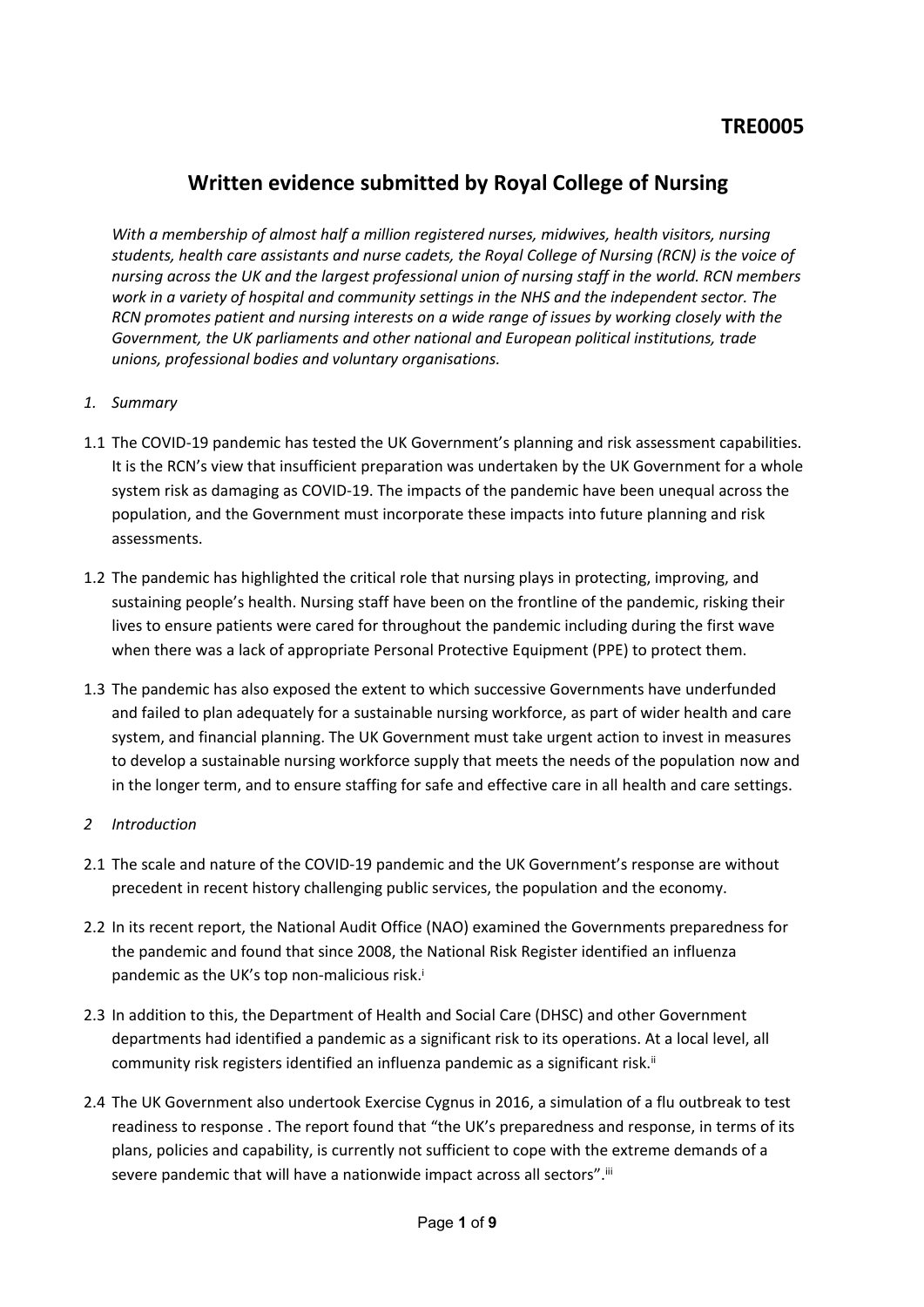- 2.5 It is now clear that the UK Government, like many other governments across the world, was underprepared for a pandemic like COVID-19. It is imperative that lessons are learnt and acted upon to support preparations for and handling of whole-system risks and ensure whole system resilience to future pandemics.
- 2.6 RCN members, like many of their colleagues across the Health and Care workforce are experiencing the impact of the sustained pressure resulting from the pandemic. In the RCN's most recent survey conducted in October 2021 with almost 10,000 responses found that nursing staff routinely working unpaid overtime, delayed or did not take annual leave and are feeling exhausted<sup>iv</sup>.
- 2.7 Amid staff shortages, pressure on the workforce continue as efforts are underway to resume routine appointments, elective operations, and urgent cancer care, as well as an treating the increasing number of COVID patients. The scale and expansion of the booster vaccination programme will further increase pressure on staff.<sup>v</sup> Nursing staff need immediate action to prevent irreparable damage to the workforce that will impact them for years to come.
- 2.8 The impact of the Covid-19 pandemic has been unequal across the population and the UK Government must incorporate this into future planning and risk assessments. Ethnic minorities and deprived communities where health was already poorer have been disproportionately affected, laying bare our population's poor and unequal health and extensive inequalities. vi The longer-term social and economic impacts including unemployment, job insecurity, economic decline, disruption to livelihoods, gaps in educational attainment, increased food insecurity and poverty will exacerbate these.
- 2.9 COVID-19 has placed significant pressures on the health and care system in England. The RCN recently published a report on [10](https://www.rcn.org.uk/professional-development/publications/10-unsustainable-pressures-on-the-health-and-care-system-in-england-uk-pub-010-047) [Unsustainable](https://www.rcn.org.uk/professional-development/publications/10-unsustainable-pressures-on-the-health-and-care-system-in-england-uk-pub-010-047) [pressures](https://www.rcn.org.uk/professional-development/publications/10-unsustainable-pressures-on-the-health-and-care-system-in-england-uk-pub-010-047) [on](https://www.rcn.org.uk/professional-development/publications/10-unsustainable-pressures-on-the-health-and-care-system-in-england-uk-pub-010-047) [the](https://www.rcn.org.uk/professional-development/publications/10-unsustainable-pressures-on-the-health-and-care-system-in-england-uk-pub-010-047) [health](https://www.rcn.org.uk/professional-development/publications/10-unsustainable-pressures-on-the-health-and-care-system-in-england-uk-pub-010-047) [and](https://www.rcn.org.uk/professional-development/publications/10-unsustainable-pressures-on-the-health-and-care-system-in-england-uk-pub-010-047) [care](https://www.rcn.org.uk/professional-development/publications/10-unsustainable-pressures-on-the-health-and-care-system-in-england-uk-pub-010-047) [system](https://www.rcn.org.uk/professional-development/publications/10-unsustainable-pressures-on-the-health-and-care-system-in-england-uk-pub-010-047) [in](https://www.rcn.org.uk/professional-development/publications/10-unsustainable-pressures-on-the-health-and-care-system-in-england-uk-pub-010-047) [England](https://www.rcn.org.uk/professional-development/publications/10-unsustainable-pressures-on-the-health-and-care-system-in-england-uk-pub-010-047) which highlighted that the varied pressures facing health and care services have been compounded and worsened as a result of issues such as sickness absences and delayed transfers of care.vii
- 2.10 The Government must acknowledge and plan for the unpredictability of infectious disease management, including learning from the Covid-19 pandemic in order to support preparedness of the health system to protect the population's health; ensuring capacity and ability for the provision of sufficient resources including equipment such as Personal Protective Equipment (PPE); and rectifying the current absence of a fully funded health and care workforce strategy for England.

## *3 Staffing for Safe and Effective Care*

- 3.1 Nursing is the largest safety critical profession in health care. It is vital that there are the right staff, with the right skills, in the right place, at the right time.
- 3.2 The pandemic has highlighted the critical role that nursing plays in protecting, improving, and sustaining health. Working in hospitals, schools, care homes, GPs, prisons, homes and throughout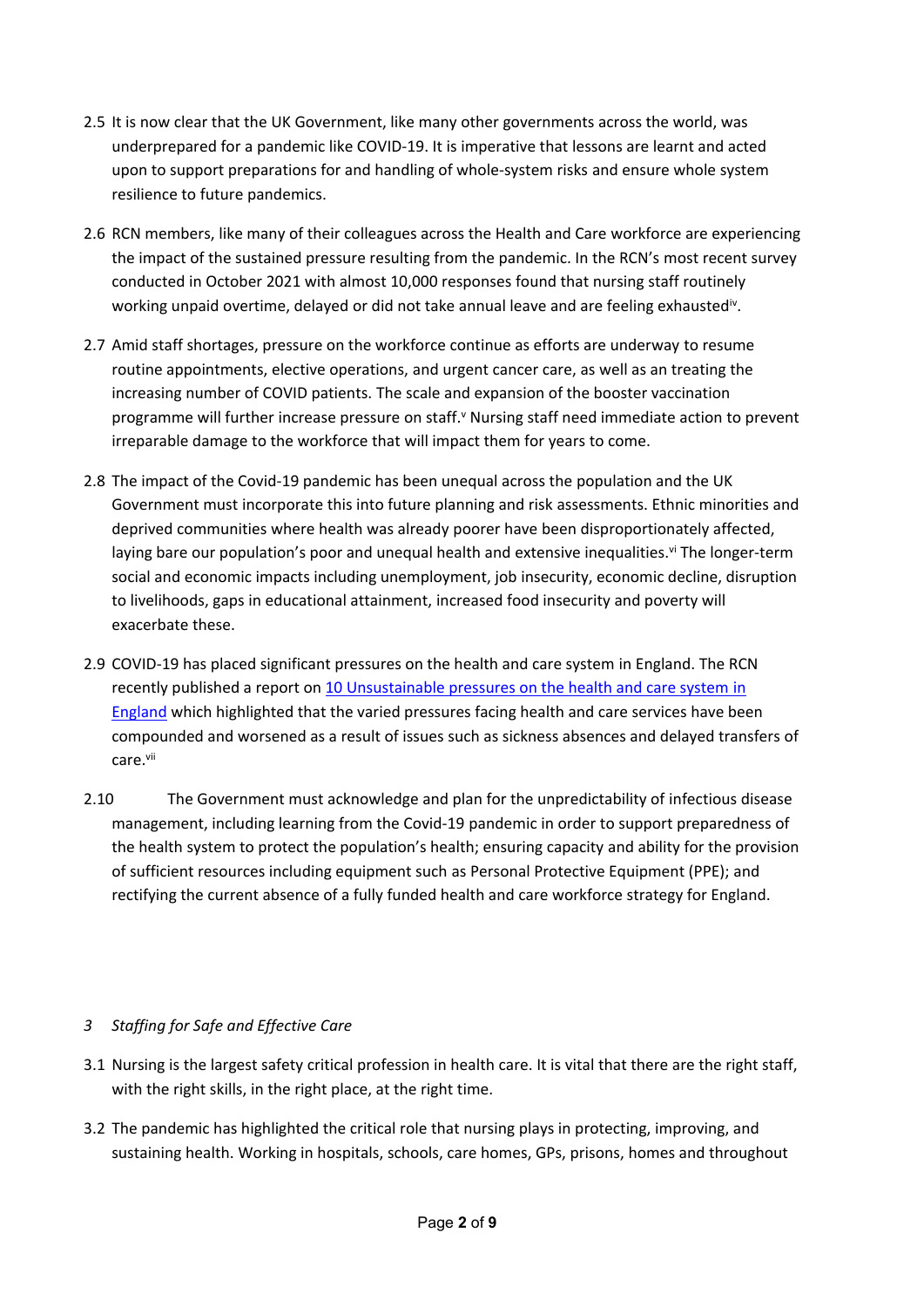communities with people of all ages, nursing plays a vital role in the provision of safe and effective health and care services as well as addressing the wider determinants of health.

- 3.3 The pandemic has also exposed the extent to which successive Governments have underfunded and insufficiently planned for the nursing profession across the wider health and care system. Despite soaring demand for health and care services (prior to the pandemic, too few registered nurses were educated and supported to join the profession, with many having left or intending to leave their nursing careers. For colleagues that remain, too many feel overstretched and undervalued.viii
- 3.4 Prior to the onset of the pandemic there were approximately 50,000 nursing vacancies in the NHS across the UK, and an estimated 122,000 vacancies across the social care workforce<sup>ix</sup>. In England, the latest number of registered nursing vacancies is 39,813 in NHS settings.<sup>x</sup> At this time, RCN members were already telling us that many of them were significantly overworked. The 2021 survey found that three quarters of all respondents (74.1%) report regularly working beyond their contracted hours at least once a week; 37.6% do so several times a week and 17.4% report working additional hours on every shift or working day. Of those who reported working additional hours at least once a week, 29.5% report working between one and two hours a week; 37.8% report working between three and six hours; 12% work between seven and 10 hours and a further 12.3% stated they regularly work over 10 hours a week extra<sup>xi</sup>.
- 3.5 International recruitment must always be conducted ethically and complement the growth and development of the domestic workforce. It is important that international recruitment is part of a transparent Government strategy to grow and develop a sustainable healthcare workforce and does not take place at the expense of appropriate education, training and investment in the domestic nursing workforce.
- 3.6 The failure of the Government to tackle the issues facing the nursing workforce, including in recruitment, retention and burnout, remains a serious risk the country's ability to robustly tackle the COVID-19 pandemic, as new variants emerge causing cases to rise and further increasing pressure on health and care services.
- 3.7 Exacerbating the shortages of staff has been the rising sickness absences amongst NHS staff, which has had a direct impact on the sustainability of services. High staff absence rates frequently indicate significant health and wellbeing issues in the workforce, including burnout. Latest NHS staff sickness absence data in England showed that the number of FTE days lost due to sickness have increased by 32% since pre-pandemic, with absence due to mental health reasons being the most common reason.<sup>xii</sup> Staff absences increase the pressure on services and the ability of staff to deliver safe and effective care, as remaining staff are even more stretched as they try to cover for those off sick.
- 3.8 The workforce crisis was well entrenched in the health and care service before the COVID-19 pandemic struck. The redeployment of staff to the pandemic frontline and the cancelling of routine procedures and preventative services have led to a growing backlog of care that is further making service unsustainable. Xiii The RCN has serious concerns that nursing capacity is at critical levels and shows no signs of improving in time to deal with the unprecedented backlog of 5.98 million people who are waiting for routine NHS treatment in England. Xiv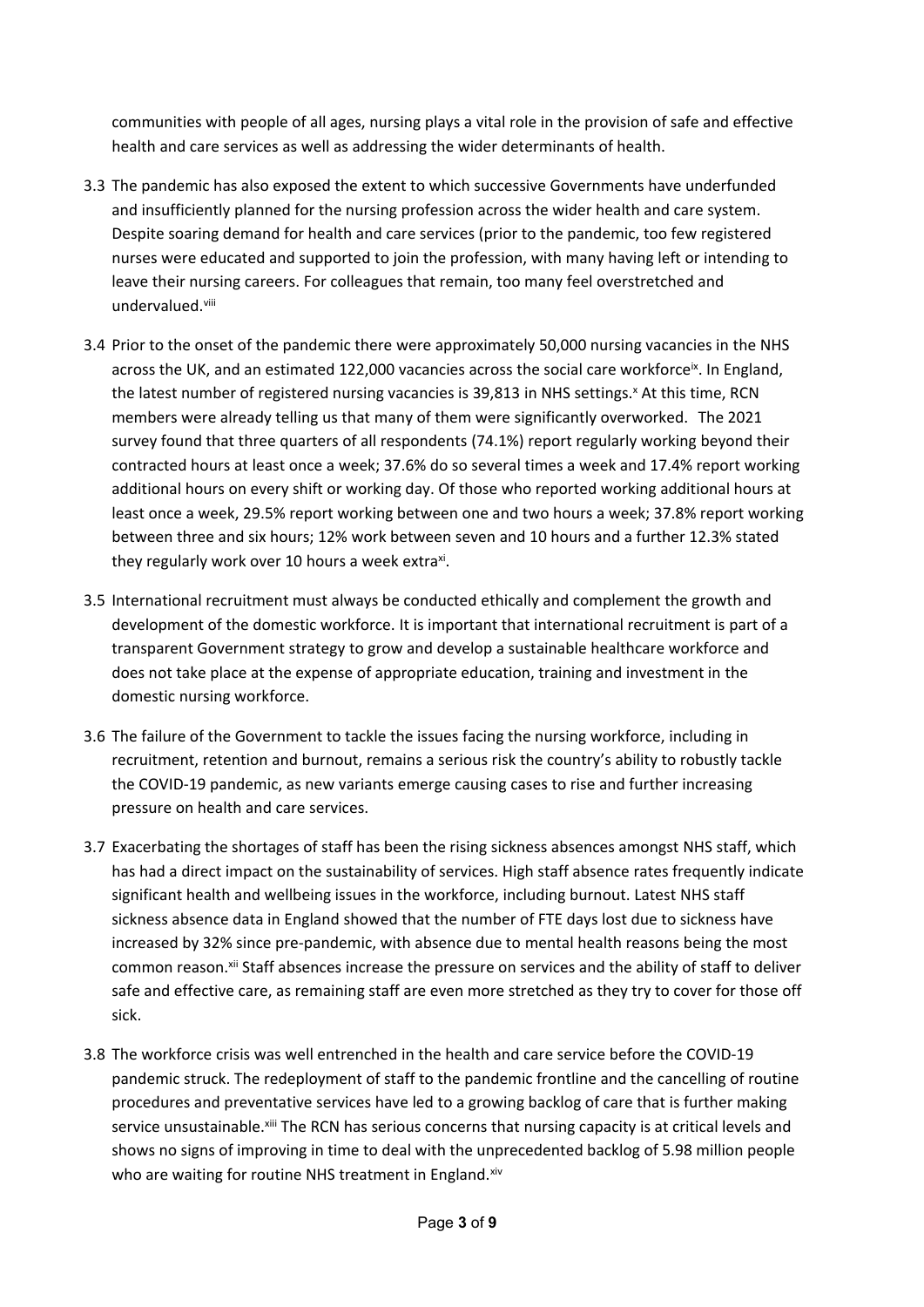- 3.9 Currently, in England, there is not yet a shared credible system understanding of workforce shortages and of the increasing demand in both population and service. It is not acceptable for nursing staff to be required to practise in this way or for patient safety to be compromised so severely. Persistent, systemic workforce issues put nursing staff and patients at risk. Without clear legal duties on the Secretary of State for Health and Social Care, the RCN considers the current approach to be a false economy propping up an unsustainable system.
- 3.10 The RCN is clear that in England the Government must take action to develop a sustainable nursing workforce supply to meet the needs of the population now and in the longer term, and to ensure staffing for safe and effective care in all health and care settings.
- 3.11 This includes a fully funded health and care workforce strategy, an assessment of workforce requirements in health and social care and accountability for provision of the workforce in legislation. In support of this, the RCN calls for the delivery of an NHS pay award that is fair to attract and retain nursing staff; to enhance pay and conditions in social care, achieving at least pay parity with the NHS, as well as greater investment in the service overall; and to ensure that health and social care capacity is no longer overwhelmed but equipped to deal with the needs of our population.

## *4 Public Health and Health Inequalities*

- 4.1 Even before the unprecedented public health crisis of COVID-19, England was facing significant public health challenges – including a stalling of improvements in life expectancy, $x^{y}$  and people spending more of their lives in poor health.<sup>xvi</sup>
- 4.2 There are significant and growing inequalities in health which were clear prior to the pandemic. Those living in the most deprived areas in England are expected to live almost a decade less than those in the least deprived areas.'<sup>xvii</sup> The Prime Minister's 'Levelling Up' speech in July 2021 acknowledged that, "COVID has entrenched problems and deepened inequalities – we need now work double hard to overturn those inequalities". xviii
- 4.3 Public health services are vital for preventing ill health, improving people's health, reducing health inequalities and protecting people from health threats. Xix Investing in prevention is cost-effective, can reduce pressure on the wider health and care system, and contribute to wider sustainability, with economic, social and environmental benefits.<sup>xxxxi</sup>
- 4.4 The Government's recently announced review into the impact of potential bias of medical devices recognises that COVID-19 has exposed existing health disparities across the country as the virus had a greater impact on those whose underlying health was poorer and death rates have been higher among people from ethnic minority communities.<sup>xxii</sup>
- 4.5 There has been increasing Government activity in support of prevention, public health and reducing health inequalities in England, particularly since the pandemic began.<sup>xxiii</sup> This includes ambitions to 'level up the UK' and enable people to live an extra five years of healthy life by 2035, while narrowing the gap between the richest and poorest.<sup>xxiv</sup>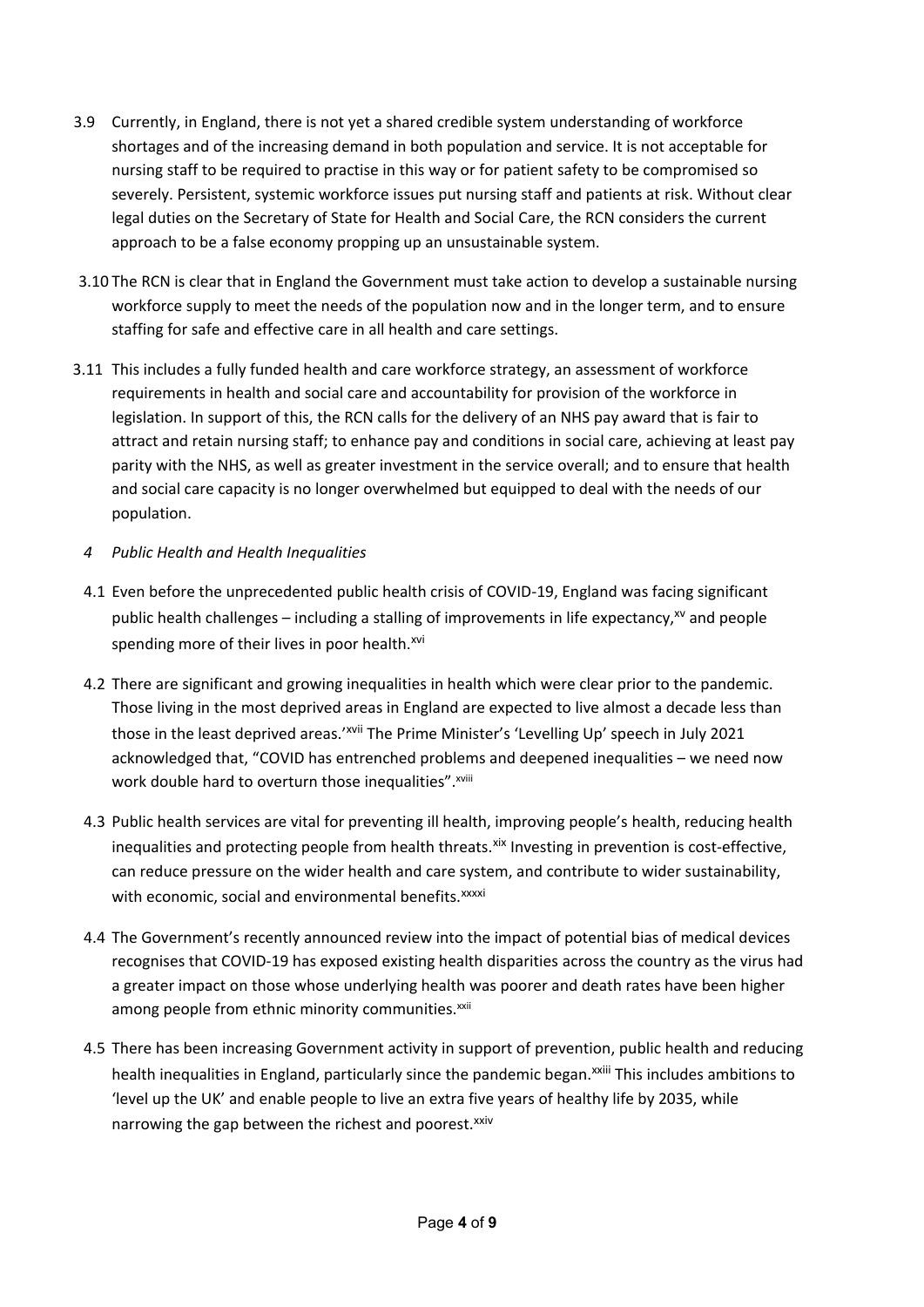- 4.6 The RCN is concerned that the Government's stated ambition is yet to be supported by sufficient action or investment in public health, which has been challenged by the Covid-19 pandemic. Public health funding to local authorities was cut by 24% (equivalent to £1bn) on a real term per capita basis compared with 2015/16. XXV The effectiveness and sustainability of this vital system has been undermined by chronic underfunding and diminishing resources.
- 4.7 There are significant funding variations across England, and cuts to public health funding have been disproportionately higher in the most deprived areas, where health needs are greatest.<sup>xxvi</sup> This contradicts the stated aims of the "levelling up" agenda and exacerbates health inequalities further.
- 4.8 Financial pressures and short-term funding settlements announced at a very late stage in the cycle have hindered local authorities' capacity to plan, commission and deliver public health services.<sup>xxvii</sup> The cuts have limited local authorities' capacity to focus on anything beyond the mandated services and to reduce spending on vital services including health protection. Some areas of spending have been cut by more than 20% compared with 2016/17. xxviii
- 4.9 This historic underfunding of public health undermined the capacity of local public health teams to effectively improve health and reduce inequalities and respond to the COVID-19 pandemic.<sup>xxix</sup>
- 4.10 Nursing plays a vital role in all areas of public health, and all nursing roles have public health responsibilities. Many nurses work in specialist public health roles, and hold specialist knowledge in infection prevention and control in a wide range of settings, including schools and care homes. Across all settings, nursing staff play a vital role in health improvement, promotion and protection, including in primary care and community teams. Trends in the public health nursing workforce since 2015 give serious cause for concern – there has been a 26% reduction in NHS school nurses, $^{xxx}$ and a 37% reduction in the number of health visitors in England.<sup>xxxi</sup>
- 4.11 The Government must take action to ensure that there is sufficient resourcing and capacity to support the public health system, including nursing workforce planning. It is also vital that new structures in health and care systems in England have dedicated registered nurse leadership roles, including within Integrated Care Boards, and national bodies, as well as within the UK Government.
- *5 Personal Protective Equipment (PPE)*
- 5.1 The early stages of the COVID-19 pandemic highlighted the devastating consequences of the lack of Personal Protective Equipment (PPE). These vital resources have been essential for health care professionals, key workers and the population at large, yet the Government did not adequately plan for or have the supply needed for a pandemic of the scale of COVID-19.
- 5.2 In Aprilxxxii and Mayxxxiii of 2020, the RCN undertook surveys to identify RCB members' experiences with the supply of and access to PPE. The RCN heard directly from members across the country regarding the lack of suitable, sufficient and safe PPE.
- 5.3 The surveys found that there were ongoing shortages of essential PPE in all settings, and health and care staff were reliant on PPE items being donated or home-made in some cases. In the first survey over a third of respondents reported feeling pressure to care for individuals with possible or confirmed COVID-19 without adequate protection. xxxiv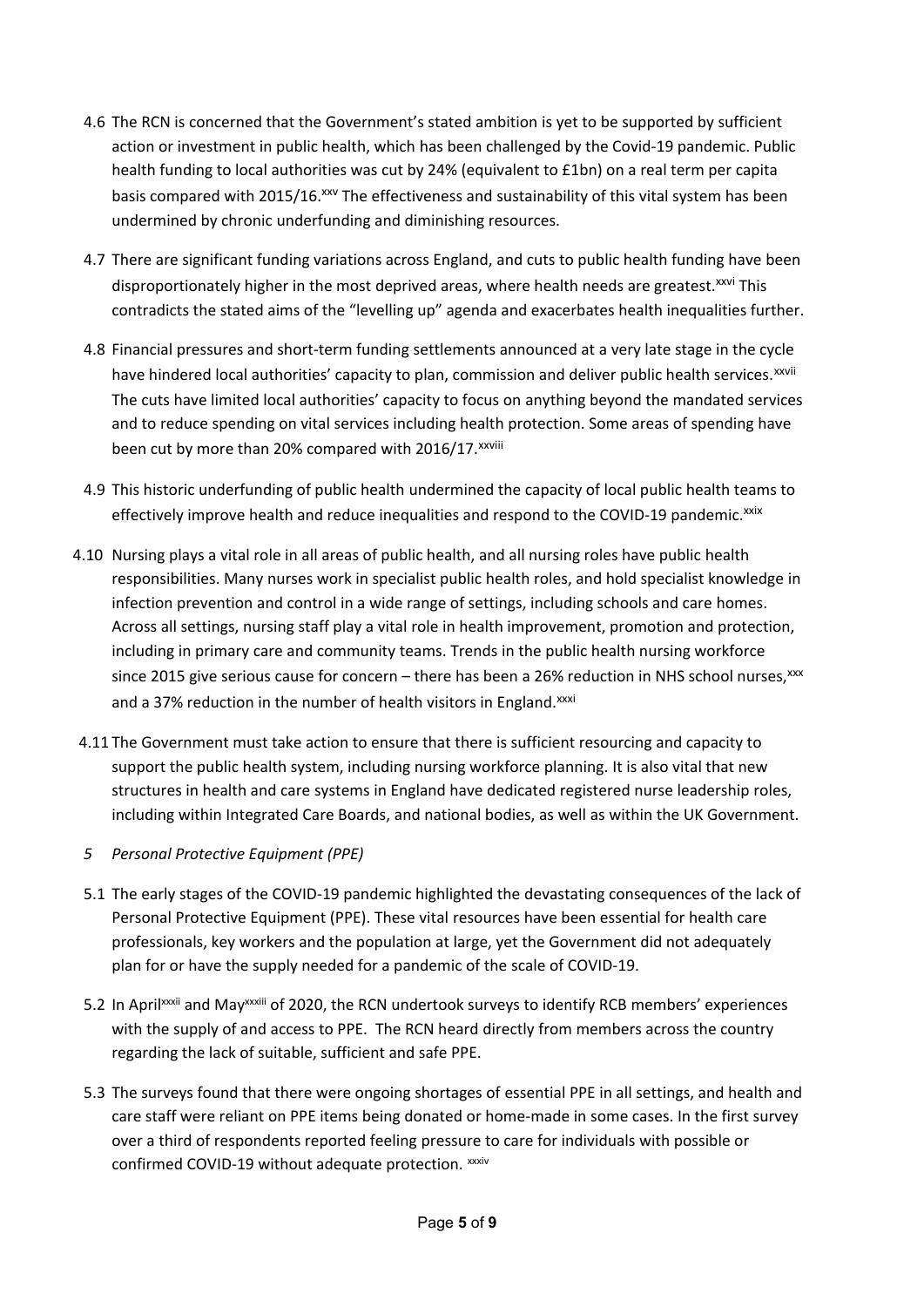- 5.4 RCN members reported that this experience was significantly worse for black and ethnic minority nursing staff, where over half (56%) felt pressure to work without the correct PPE. xxxv Those working in a care home were most likely to report that they felt pressured to care for individuals with possible or confirmed COVID-19 without adequate protection (41%) rather than those working in a hospital (38%) or the community (24%). xxxvi
- 5.5 The RCN is concerned that the planned removal in March 2022 of central, free PPE provision to the health and care sector<sup>xxxvii</sup> could lead to similar issues with access to PPE and put patients and nursing staff at risk.
- 5.6 In the early months of the pandemic, national guidance and policy on PPE did not maintain pace with the changing risks and emerging realities of the virus. As a profession, nurses have led the way in reducing transmission by demonstrating excellent infection prevention and control measures. These measures are fundamental to nursing, meaning the profession is uniquely able to understand the importance and methods to reduce infection rates.
- 5.7 In the current phase of the COVID-19 pandemic, the evolution of variants of concern leading to increasing transmissions and infections must be a national priority. The RCN considers that the UK Infection Prevention Control (IPC) guidance has tended to be slow to be revised. It is important that the most up to date data and knowledge on emerging variants is reflected in the PPE guidance. Employers must be supported to respond quickly and urgently to best protect their staff and patients.
- 5.8 As such, the RCN continues to advocate for a precautionary approach to the use of PPE, specifically respiratory protective equipment, in order to mitigate the risks of future variants of concern.
- 5.9 The RCN is clear that all Governments and employers in the UK must ensure that all nursing staff, regardless of practice setting, have access to the necessary PPE of the required standard. With employers juggling the financial challenges faced by the system even prior to the pandemic, as well as new inflation-based higher costs, it is considered by the RCN that maintaining the current free provision of PPE and improving the speed and process of updating the national guidance would ensure safety compliance and minimise the risks of a fast-moving virus. The quality and quantity of PPE that essential health and care workers receive should not be left to chance.
- 5.10 The RCN also calls on the UK Government to fully involve nursing leaders when designing national guidance on PPE and infection control. Full and proper engagement with the nursing profession on infection control will help to help ensure national guidance is robust, fully informed and evidence based.
- *6 Recommendations*
- 6.1 RCN members continue to call for the public inquiry into the COVID-19 pandemic to be urgently brought forward so that a full, independent investigation can be undertaken, setting out what will be addressed and beginning this inquiry earlier so that lessons learnt from the Government's handling of the pandemic can inform our preparedness and response to future health emergencies.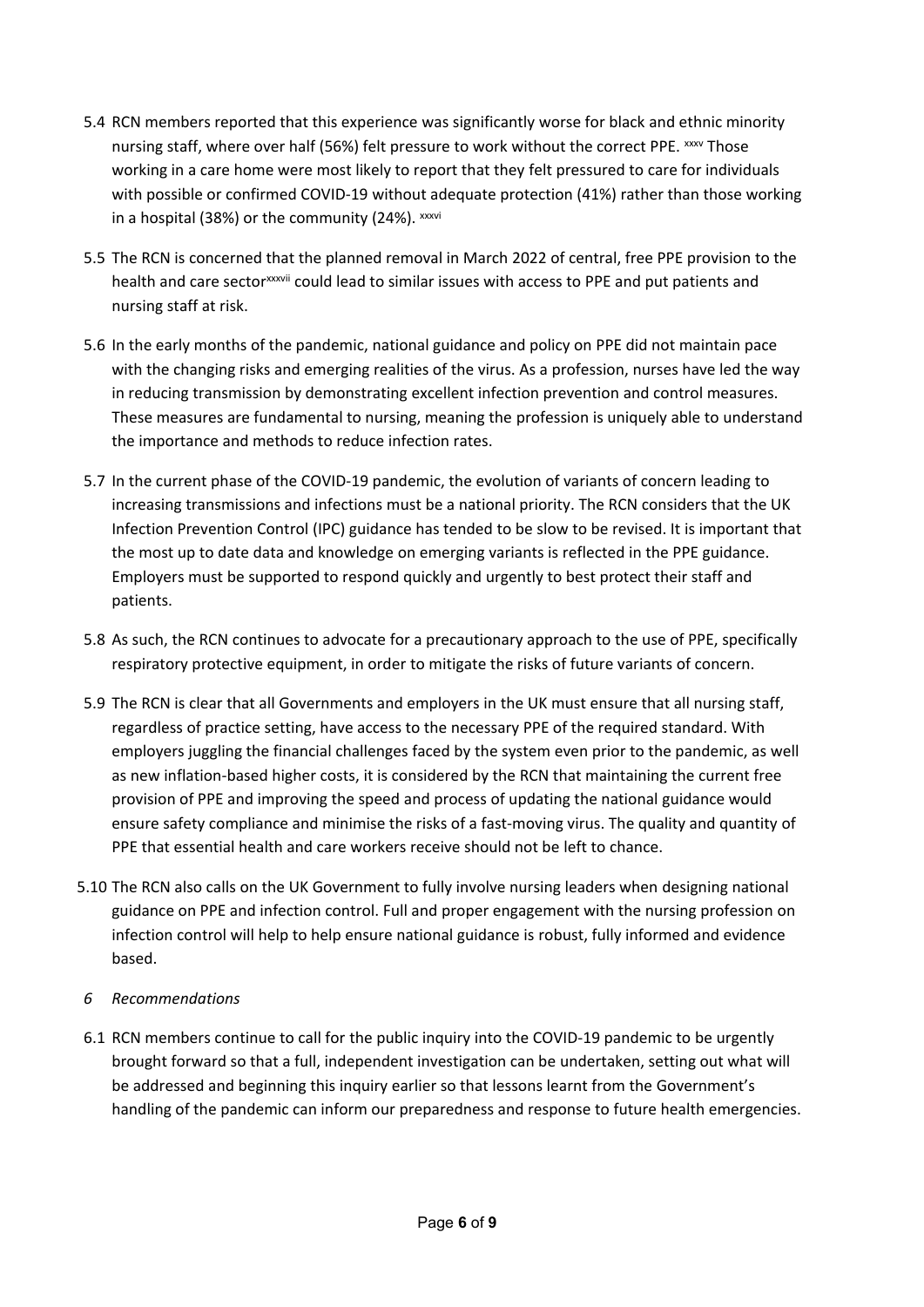- 6.2 The RCN is clear that in England, the Government must take action to invest in measures to develop a sustainable nursing workforce supply to meet the needs of the population now and in the longer term, and to ensure staffing for safe and effective care in all health and care settings.
- 6.3 Persistent, systemic workforce issues put nursing staff and patients at risk. Nursing staff also urgently need a fully funded health and care workforce strategy, an assessment of workforce requirements in health and social care and accountability for the workforce in legislation, set out in clear legal duties for the Secretary of State for Health and Social Care.
- 6.4 The RCN will continue efforts to strengthen the Health and Care Bill currently making its way through Parliament. xxxviii The RCN supports amendments that require the Government to publish an independently verifiable population needs based assessment of upcoming health and social care workforce demand in health and care, and amendments calling for the Secretary of State for Health and Social Care to be made legally accountable for this duty through the Health and Care Bill. There is also a requirement for the Bill to include nursing clinical leadership roles in any legislated health structure, including Integrated Care Boards.
- 6.5 The system is currently dealing with the immediate challenge of rising COVID-19 cases, winter pressures, and clearing the growing backlog of undelivered care to people in need. Action is needed urgently to retain as many nursing staff as possible in light of serious staffing vacancies, as well as high levels of exhaustion and burnout. This includes on fair pay and better terms and conditions, as well as greater investment in the service overall; and to ensure that health and social care capacity is no longer overwhelmed but equipped to deal with the needs of our population.
- 6.6 The Government must deliver a long term, increased, sustainable funding settlement for public health services commissioned and delivered by local authorities in England. This will enable local authorities to plan and deliver safe and effective services that improve and protect the health of their population and reduce inequalities. At minimum, the public health grant should be immediately restored to its 2015 level. The most deprived areas of England where health needs are greatest, which have been disproportionately affected by the pandemic, should receive additional public health investment to level up health across the country and support an equitable recovery from the pandemic.

<sup>&</sup>lt;sup>1</sup> [The](https://www.nao.org.uk/report/the-governments-preparedness-for-the-covid-19-pandemic/) [government's](https://www.nao.org.uk/report/the-governments-preparedness-for-the-covid-19-pandemic/) [preparedness](https://www.nao.org.uk/report/the-governments-preparedness-for-the-covid-19-pandemic/) [for](https://www.nao.org.uk/report/the-governments-preparedness-for-the-covid-19-pandemic/) [the](https://www.nao.org.uk/report/the-governments-preparedness-for-the-covid-19-pandemic/) [COVID-19](https://www.nao.org.uk/report/the-governments-preparedness-for-the-covid-19-pandemic/) [pandemic:](https://www.nao.org.uk/report/the-governments-preparedness-for-the-covid-19-pandemic/) [lessons](https://www.nao.org.uk/report/the-governments-preparedness-for-the-covid-19-pandemic/) for [government](https://www.nao.org.uk/report/the-governments-preparedness-for-the-covid-19-pandemic/) [on](https://www.nao.org.uk/report/the-governments-preparedness-for-the-covid-19-pandemic/) [risk](https://www.nao.org.uk/report/the-governments-preparedness-for-the-covid-19-pandemic/) [management](https://www.nao.org.uk/report/the-governments-preparedness-for-the-covid-19-pandemic/) [-](https://www.nao.org.uk/report/the-governments-preparedness-for-the-covid-19-pandemic/) [National](https://www.nao.org.uk/report/the-governments-preparedness-for-the-covid-19-pandemic/) [Audit](https://www.nao.org.uk/report/the-governments-preparedness-for-the-covid-19-pandemic/) [Office](https://www.nao.org.uk/report/the-governments-preparedness-for-the-covid-19-pandemic/) [\(NAO\)](https://www.nao.org.uk/report/the-governments-preparedness-for-the-covid-19-pandemic/) [Report](https://www.nao.org.uk/report/the-governments-preparedness-for-the-covid-19-pandemic/)

ii ibid

iii[https://assets.publishing.service.gov.uk/government/uploads/system/uploads/attachment\\_data/file/92777](https://assets.publishing.service.gov.uk/government/uploads/system/uploads/attachment_data/file/927770/exercise-cygnus-report.pdf) [0/exercise-cygnus-report.pdf](https://assets.publishing.service.gov.uk/government/uploads/system/uploads/attachment_data/file/927770/exercise-cygnus-report.pdf)

iv Royal College of Nursing (2021) Employment Survey [https://www.rcn.org.uk/professional](https://www.rcn.org.uk/professional-development/publications/Employment-Survey-2021-uk-pub-010-075)[development/publications/Employment-Survey-2021-uk-pub-010-075](https://www.rcn.org.uk/professional-development/publications/Employment-Survey-2021-uk-pub-010-075)

<sup>v</sup> [Royal](https://www.rcn.org.uk/news-and-events/press-releases/royal-college-of-nursing-responds-to-prime-minister-covid-19-booster-programme-statement) [College](https://www.rcn.org.uk/news-and-events/press-releases/royal-college-of-nursing-responds-to-prime-minister-covid-19-booster-programme-statement) [of](https://www.rcn.org.uk/news-and-events/press-releases/royal-college-of-nursing-responds-to-prime-minister-covid-19-booster-programme-statement) [Nursing](https://www.rcn.org.uk/news-and-events/press-releases/royal-college-of-nursing-responds-to-prime-minister-covid-19-booster-programme-statement) [responds](https://www.rcn.org.uk/news-and-events/press-releases/royal-college-of-nursing-responds-to-prime-minister-covid-19-booster-programme-statement) [to](https://www.rcn.org.uk/news-and-events/press-releases/royal-college-of-nursing-responds-to-prime-minister-covid-19-booster-programme-statement) [Prime](https://www.rcn.org.uk/news-and-events/press-releases/royal-college-of-nursing-responds-to-prime-minister-covid-19-booster-programme-statement) [Minister's](https://www.rcn.org.uk/news-and-events/press-releases/royal-college-of-nursing-responds-to-prime-minister-covid-19-booster-programme-statement) [COVID-19](https://www.rcn.org.uk/news-and-events/press-releases/royal-college-of-nursing-responds-to-prime-minister-covid-19-booster-programme-statement) [booster](https://www.rcn.org.uk/news-and-events/press-releases/royal-college-of-nursing-responds-to-prime-minister-covid-19-booster-programme-statement) [programme](https://www.rcn.org.uk/news-and-events/press-releases/royal-college-of-nursing-responds-to-prime-minister-covid-19-booster-programme-statement) [statement](https://www.rcn.org.uk/news-and-events/press-releases/royal-college-of-nursing-responds-to-prime-minister-covid-19-booster-programme-statement) [|](https://www.rcn.org.uk/news-and-events/press-releases/royal-college-of-nursing-responds-to-prime-minister-covid-19-booster-programme-statement) [Royal](https://www.rcn.org.uk/news-and-events/press-releases/royal-college-of-nursing-responds-to-prime-minister-covid-19-booster-programme-statement) [College](https://www.rcn.org.uk/news-and-events/press-releases/royal-college-of-nursing-responds-to-prime-minister-covid-19-booster-programme-statement) [of](https://www.rcn.org.uk/news-and-events/press-releases/royal-college-of-nursing-responds-to-prime-minister-covid-19-booster-programme-statement) [Nursing](https://www.rcn.org.uk/news-and-events/press-releases/royal-college-of-nursing-responds-to-prime-minister-covid-19-booster-programme-statement) [\(rcn.org.uk\)](https://www.rcn.org.uk/news-and-events/press-releases/royal-college-of-nursing-responds-to-prime-minister-covid-19-booster-programme-statement)

vi [NHS](https://www.england.nhs.uk/about/equality/equality-hub/action-required-to-tackle-health-inequalities-in-latest-phase-of-covid-19-response-and-recovery/) [England](https://www.england.nhs.uk/about/equality/equality-hub/action-required-to-tackle-health-inequalities-in-latest-phase-of-covid-19-response-and-recovery/) [»](https://www.england.nhs.uk/about/equality/equality-hub/action-required-to-tackle-health-inequalities-in-latest-phase-of-covid-19-response-and-recovery/) [Action](https://www.england.nhs.uk/about/equality/equality-hub/action-required-to-tackle-health-inequalities-in-latest-phase-of-covid-19-response-and-recovery/) [required](https://www.england.nhs.uk/about/equality/equality-hub/action-required-to-tackle-health-inequalities-in-latest-phase-of-covid-19-response-and-recovery/) [to](https://www.england.nhs.uk/about/equality/equality-hub/action-required-to-tackle-health-inequalities-in-latest-phase-of-covid-19-response-and-recovery/) [tackle](https://www.england.nhs.uk/about/equality/equality-hub/action-required-to-tackle-health-inequalities-in-latest-phase-of-covid-19-response-and-recovery/) [health](https://www.england.nhs.uk/about/equality/equality-hub/action-required-to-tackle-health-inequalities-in-latest-phase-of-covid-19-response-and-recovery/) [inequalities](https://www.england.nhs.uk/about/equality/equality-hub/action-required-to-tackle-health-inequalities-in-latest-phase-of-covid-19-response-and-recovery/) [in](https://www.england.nhs.uk/about/equality/equality-hub/action-required-to-tackle-health-inequalities-in-latest-phase-of-covid-19-response-and-recovery/) [latest](https://www.england.nhs.uk/about/equality/equality-hub/action-required-to-tackle-health-inequalities-in-latest-phase-of-covid-19-response-and-recovery/) [phase](https://www.england.nhs.uk/about/equality/equality-hub/action-required-to-tackle-health-inequalities-in-latest-phase-of-covid-19-response-and-recovery/) [of](https://www.england.nhs.uk/about/equality/equality-hub/action-required-to-tackle-health-inequalities-in-latest-phase-of-covid-19-response-and-recovery/) [COVID-19](https://www.england.nhs.uk/about/equality/equality-hub/action-required-to-tackle-health-inequalities-in-latest-phase-of-covid-19-response-and-recovery/) [response](https://www.england.nhs.uk/about/equality/equality-hub/action-required-to-tackle-health-inequalities-in-latest-phase-of-covid-19-response-and-recovery/) [and](https://www.england.nhs.uk/about/equality/equality-hub/action-required-to-tackle-health-inequalities-in-latest-phase-of-covid-19-response-and-recovery/) [recovery](https://www.england.nhs.uk/about/equality/equality-hub/action-required-to-tackle-health-inequalities-in-latest-phase-of-covid-19-response-and-recovery/)

vii Royal College of Nursing (2021) [10](https://www.rcn.org.uk/professional-development/publications/10-unsustainable-pressures-on-the-health-and-care-system-in-england-uk-pub-010-047) [Unsustainable](https://www.rcn.org.uk/professional-development/publications/10-unsustainable-pressures-on-the-health-and-care-system-in-england-uk-pub-010-047) [Pressures](https://www.rcn.org.uk/professional-development/publications/10-unsustainable-pressures-on-the-health-and-care-system-in-england-uk-pub-010-047) [on](https://www.rcn.org.uk/professional-development/publications/10-unsustainable-pressures-on-the-health-and-care-system-in-england-uk-pub-010-047) [the](https://www.rcn.org.uk/professional-development/publications/10-unsustainable-pressures-on-the-health-and-care-system-in-england-uk-pub-010-047) [Health](https://www.rcn.org.uk/professional-development/publications/10-unsustainable-pressures-on-the-health-and-care-system-in-england-uk-pub-010-047) [and](https://www.rcn.org.uk/professional-development/publications/10-unsustainable-pressures-on-the-health-and-care-system-in-england-uk-pub-010-047) [Care](https://www.rcn.org.uk/professional-development/publications/10-unsustainable-pressures-on-the-health-and-care-system-in-england-uk-pub-010-047) [System](https://www.rcn.org.uk/professional-development/publications/10-unsustainable-pressures-on-the-health-and-care-system-in-england-uk-pub-010-047) [in](https://www.rcn.org.uk/professional-development/publications/10-unsustainable-pressures-on-the-health-and-care-system-in-england-uk-pub-010-047) [England](https://www.rcn.org.uk/professional-development/publications/10-unsustainable-pressures-on-the-health-and-care-system-in-england-uk-pub-010-047) [|](https://www.rcn.org.uk/professional-development/publications/10-unsustainable-pressures-on-the-health-and-care-system-in-england-uk-pub-010-047) [Publications](https://www.rcn.org.uk/professional-development/publications/10-unsustainable-pressures-on-the-health-and-care-system-in-england-uk-pub-010-047) [|](https://www.rcn.org.uk/professional-development/publications/10-unsustainable-pressures-on-the-health-and-care-system-in-england-uk-pub-010-047) [Royal](https://www.rcn.org.uk/professional-development/publications/10-unsustainable-pressures-on-the-health-and-care-system-in-england-uk-pub-010-047) [College](https://www.rcn.org.uk/professional-development/publications/10-unsustainable-pressures-on-the-health-and-care-system-in-england-uk-pub-010-047) [of](https://www.rcn.org.uk/professional-development/publications/10-unsustainable-pressures-on-the-health-and-care-system-in-england-uk-pub-010-047) [Nursing](https://www.rcn.org.uk/professional-development/publications/10-unsustainable-pressures-on-the-health-and-care-system-in-england-uk-pub-010-047) [\(rcn.org.uk\)](https://www.rcn.org.uk/professional-development/publications/10-unsustainable-pressures-on-the-health-and-care-system-in-england-uk-pub-010-047)

viii RCN (2020) Gender and Nursing as a Profession: Valuing nurses and paying them their worth <https://www.rcn.org.uk/professional-development/publications/pub-007954>

ix Skills for Care, The state of the adult social care sector and workforce in England,

<sup>2019</sup> (Leeds, 2019). Available at www.skillsforcare.org.uk/stateof.

<sup>x</sup> [NHS](https://digital.nhs.uk/data-and-information/publications/statistical/nhs-vacancies-survey/april-2015---september-2021-experimental-statistics) [Vacancy](https://digital.nhs.uk/data-and-information/publications/statistical/nhs-vacancies-survey/april-2015---september-2021-experimental-statistics) [Statistics](https://digital.nhs.uk/data-and-information/publications/statistical/nhs-vacancies-survey/april-2015---september-2021-experimental-statistics) [England](https://digital.nhs.uk/data-and-information/publications/statistical/nhs-vacancies-survey/april-2015---september-2021-experimental-statistics) [April](https://digital.nhs.uk/data-and-information/publications/statistical/nhs-vacancies-survey/april-2015---september-2021-experimental-statistics) [2015](https://digital.nhs.uk/data-and-information/publications/statistical/nhs-vacancies-survey/april-2015---september-2021-experimental-statistics) [–](https://digital.nhs.uk/data-and-information/publications/statistical/nhs-vacancies-survey/april-2015---september-2021-experimental-statistics) [September](https://digital.nhs.uk/data-and-information/publications/statistical/nhs-vacancies-survey/april-2015---september-2021-experimental-statistics) [2021](https://digital.nhs.uk/data-and-information/publications/statistical/nhs-vacancies-survey/april-2015---september-2021-experimental-statistics) [Experimental](https://digital.nhs.uk/data-and-information/publications/statistical/nhs-vacancies-survey/april-2015---september-2021-experimental-statistics) [Statistics](https://digital.nhs.uk/data-and-information/publications/statistical/nhs-vacancies-survey/april-2015---september-2021-experimental-statistics) [-](https://digital.nhs.uk/data-and-information/publications/statistical/nhs-vacancies-survey/april-2015---september-2021-experimental-statistics) [NHS](https://digital.nhs.uk/data-and-information/publications/statistical/nhs-vacancies-survey/april-2015---september-2021-experimental-statistics) [Digital](https://digital.nhs.uk/data-and-information/publications/statistical/nhs-vacancies-survey/april-2015---september-2021-experimental-statistics)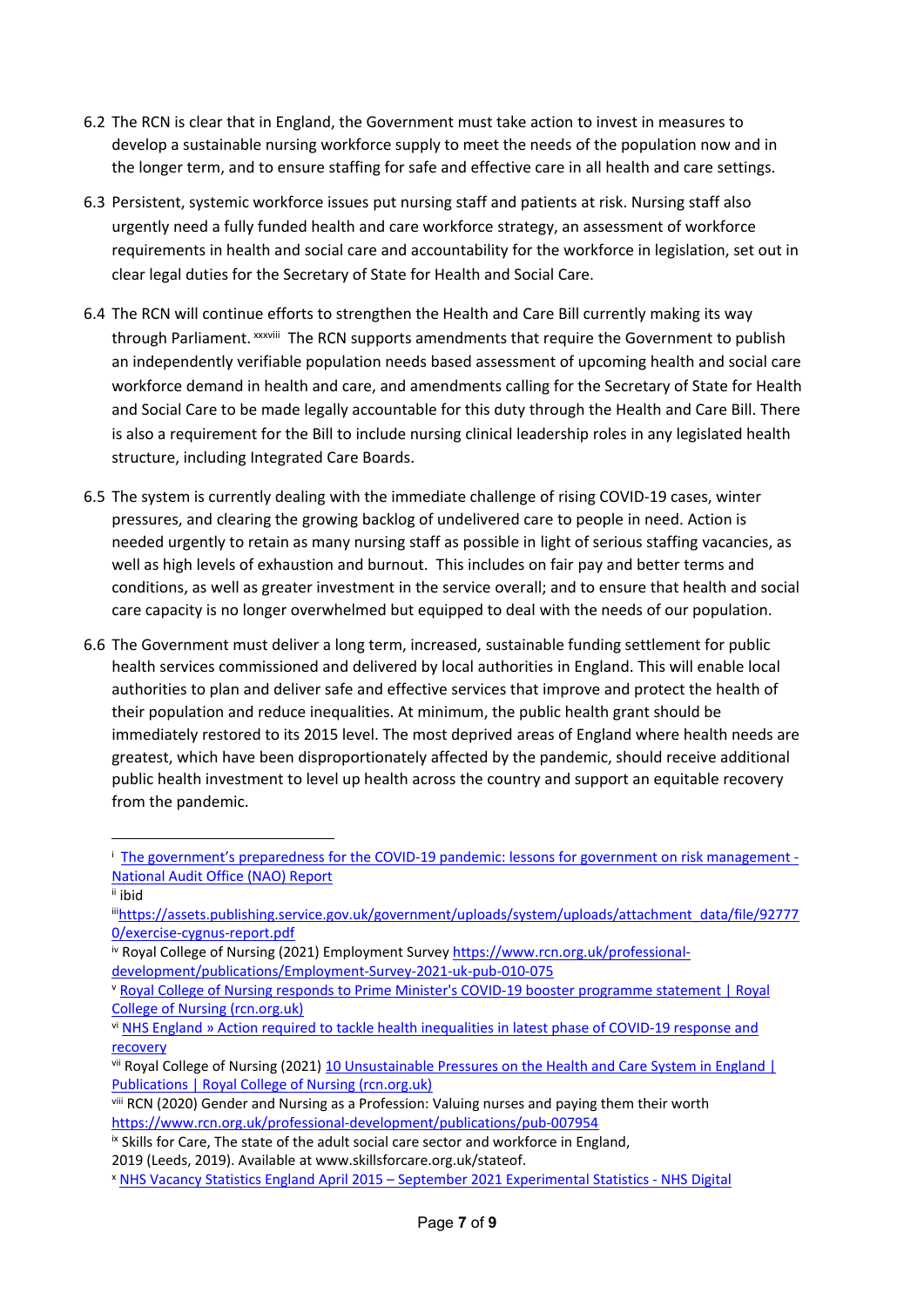xi [https://www.rcn.org.uk/professional-development/publications/Employment-Survey-2021-uk-pub-010-](https://www.rcn.org.uk/professional-development/publications/Employment-Survey-2021-uk-pub-010-075#detailTab) [075#detailTab](https://www.rcn.org.uk/professional-development/publications/Employment-Survey-2021-uk-pub-010-075#detailTab)

xii NHS Digital (July 2019 and July 2021) sickness absence rates [https://digital.nhs.uk/data-and](https://digital.nhs.uk/data-and-information/publications/statistical/nhs-sickness-absence-rates)[information/publications/statistical/nhs-sickness-absence-rates](https://digital.nhs.uk/data-and-information/publications/statistical/nhs-sickness-absence-rates)

<sup>xiii</sup> Royal College of Nursing (2021) [10](https://www.rcn.org.uk/professional-development/publications/10-unsustainable-pressures-on-the-health-and-care-system-in-england-uk-pub-010-047) [Unsustainable](https://www.rcn.org.uk/professional-development/publications/10-unsustainable-pressures-on-the-health-and-care-system-in-england-uk-pub-010-047) [Pressures](https://www.rcn.org.uk/professional-development/publications/10-unsustainable-pressures-on-the-health-and-care-system-in-england-uk-pub-010-047) [on](https://www.rcn.org.uk/professional-development/publications/10-unsustainable-pressures-on-the-health-and-care-system-in-england-uk-pub-010-047) [the](https://www.rcn.org.uk/professional-development/publications/10-unsustainable-pressures-on-the-health-and-care-system-in-england-uk-pub-010-047) [Health](https://www.rcn.org.uk/professional-development/publications/10-unsustainable-pressures-on-the-health-and-care-system-in-england-uk-pub-010-047) [and](https://www.rcn.org.uk/professional-development/publications/10-unsustainable-pressures-on-the-health-and-care-system-in-england-uk-pub-010-047) [Care](https://www.rcn.org.uk/professional-development/publications/10-unsustainable-pressures-on-the-health-and-care-system-in-england-uk-pub-010-047) [System](https://www.rcn.org.uk/professional-development/publications/10-unsustainable-pressures-on-the-health-and-care-system-in-england-uk-pub-010-047) [in](https://www.rcn.org.uk/professional-development/publications/10-unsustainable-pressures-on-the-health-and-care-system-in-england-uk-pub-010-047) [England](https://www.rcn.org.uk/professional-development/publications/10-unsustainable-pressures-on-the-health-and-care-system-in-england-uk-pub-010-047) [|](https://www.rcn.org.uk/professional-development/publications/10-unsustainable-pressures-on-the-health-and-care-system-in-england-uk-pub-010-047) [Publications](https://www.rcn.org.uk/professional-development/publications/10-unsustainable-pressures-on-the-health-and-care-system-in-england-uk-pub-010-047) [|](https://www.rcn.org.uk/professional-development/publications/10-unsustainable-pressures-on-the-health-and-care-system-in-england-uk-pub-010-047) [Royal](https://www.rcn.org.uk/professional-development/publications/10-unsustainable-pressures-on-the-health-and-care-system-in-england-uk-pub-010-047) [College](https://www.rcn.org.uk/professional-development/publications/10-unsustainable-pressures-on-the-health-and-care-system-in-england-uk-pub-010-047) [of](https://www.rcn.org.uk/professional-development/publications/10-unsustainable-pressures-on-the-health-and-care-system-in-england-uk-pub-010-047) [Nursing](https://www.rcn.org.uk/professional-development/publications/10-unsustainable-pressures-on-the-health-and-care-system-in-england-uk-pub-010-047) [\(rcn.org.uk\)](https://www.rcn.org.uk/professional-development/publications/10-unsustainable-pressures-on-the-health-and-care-system-in-england-uk-pub-010-047)

xiv NHS England (2021) consultant-led referral to treatment waiting times – October 2021 <https://www.england.nhs.uk/statistics/statistical-work-areas/rtt-waiting-times/rtt-data-2021-22/#Oct21> xv Kings Fund (2021) [What](https://www.kingsfund.org.uk/publications/whats-happening-life-expectancy-england) [is](https://www.kingsfund.org.uk/publications/whats-happening-life-expectancy-england) [happening](https://www.kingsfund.org.uk/publications/whats-happening-life-expectancy-england) [to](https://www.kingsfund.org.uk/publications/whats-happening-life-expectancy-england) [life](https://www.kingsfund.org.uk/publications/whats-happening-life-expectancy-england) [expectancy](https://www.kingsfund.org.uk/publications/whats-happening-life-expectancy-england) [in](https://www.kingsfund.org.uk/publications/whats-happening-life-expectancy-england) [England?](https://www.kingsfund.org.uk/publications/whats-happening-life-expectancy-england) [|](https://www.kingsfund.org.uk/publications/whats-happening-life-expectancy-england) [The](https://www.kingsfund.org.uk/publications/whats-happening-life-expectancy-england) [King's](https://www.kingsfund.org.uk/publications/whats-happening-life-expectancy-england) [Fund](https://www.kingsfund.org.uk/publications/whats-happening-life-expectancy-england) [\(kingsfund.org.uk\)](https://www.kingsfund.org.uk/publications/whats-happening-life-expectancy-england)

xviMichael Marmot, Jessica Allen, Tammy Boyce, Peter Goldblatt, Joana Morrison (2020) Health Equity in England: The Marmot Review ten years on. London: Institute of Health Equity

<https://www.health.org.uk/publications/reports/the-marmot-review-10-years-on>

xvii[https://www.ons.gov.uk/peoplepopulationandcommunity/healthandsocialcare/healthinequalities/bulletin](https://www.ons.gov.uk/peoplepopulationandcommunity/healthandsocialcare/healthinequalities/bulletins/healthstatelifeexpectanciesbyindexofmultipledeprivationimd/2017to2019) [s/healthstatelifeexpectanciesbyindexofmultipledeprivationimd/2017to2019](https://www.ons.gov.uk/peoplepopulationandcommunity/healthandsocialcare/healthinequalities/bulletins/healthstatelifeexpectanciesbyindexofmultipledeprivationimd/2017to2019) [accessed 12 August 2021]

**xviii** [Prime](https://www.gov.uk/government/organisations/prime-ministers-office-10-downing-street) [Minister's](https://www.gov.uk/government/organisations/prime-ministers-office-10-downing-street) [Office,](https://www.gov.uk/government/organisations/prime-ministers-office-10-downing-street) [10](https://www.gov.uk/government/organisations/prime-ministers-office-10-downing-street) [Downing](https://www.gov.uk/government/organisations/prime-ministers-office-10-downing-street) [Street](https://www.gov.uk/government/organisations/prime-ministers-office-10-downing-street) and [The](https://www.gov.uk/government/people/boris-johnson) [Rt](https://www.gov.uk/government/people/boris-johnson) [Hon](https://www.gov.uk/government/people/boris-johnson) [Boris](https://www.gov.uk/government/people/boris-johnson) [Johnson](https://www.gov.uk/government/people/boris-johnson) [MP](https://www.gov.uk/government/people/boris-johnson) (2021) The Prime Minister's Levelling Up speech: 15 July 2021 [https://www.gov.uk/government/speeches/the-prime-ministers-levelling](https://www.gov.uk/government/speeches/the-prime-ministers-levelling-up-speech-15-july-2021)[up-speech-15-july-2021](https://www.gov.uk/government/speeches/the-prime-ministers-levelling-up-speech-15-july-2021)

xix Kings Fund (2021) Spending on Public Health [https://www.kingsfund.org.uk/projects/nhs-in-a](https://www.kingsfund.org.uk/projects/nhs-in-a-nutshell/spending-public-health)[nutshell/spending-public-health](https://www.kingsfund.org.uk/projects/nhs-in-a-nutshell/spending-public-health)

xx WHO regional Office for Europe (2014) THE CASE FOR INVESTING IN PUBLIC HEALTH

https://www.euro.who.int/ data/assets/pdf file/0009/278073/Case-Investing-Public-Health.pdf xxi Martin S, Lomas J, Claxton K from the University of York. Is an ounce of prevention worth a pound of cure? Estimates of the impact of English public health grant on mortality and morbidity. CHE Research Paper 166. July 2019. <https://www.york.ac.uk/che/news/news-2019/che-research-paper-166/>

xxii [Review](https://www.gov.uk/government/news/review-launched-into-the-health-impact-of-potential-bias-in-medical-devices) [launched](https://www.gov.uk/government/news/review-launched-into-the-health-impact-of-potential-bias-in-medical-devices) [into](https://www.gov.uk/government/news/review-launched-into-the-health-impact-of-potential-bias-in-medical-devices) [the](https://www.gov.uk/government/news/review-launched-into-the-health-impact-of-potential-bias-in-medical-devices) [health](https://www.gov.uk/government/news/review-launched-into-the-health-impact-of-potential-bias-in-medical-devices) [impact](https://www.gov.uk/government/news/review-launched-into-the-health-impact-of-potential-bias-in-medical-devices) [of](https://www.gov.uk/government/news/review-launched-into-the-health-impact-of-potential-bias-in-medical-devices) [potential](https://www.gov.uk/government/news/review-launched-into-the-health-impact-of-potential-bias-in-medical-devices) [bias](https://www.gov.uk/government/news/review-launched-into-the-health-impact-of-potential-bias-in-medical-devices) [in](https://www.gov.uk/government/news/review-launched-into-the-health-impact-of-potential-bias-in-medical-devices) [medical](https://www.gov.uk/government/news/review-launched-into-the-health-impact-of-potential-bias-in-medical-devices) [devices](https://www.gov.uk/government/news/review-launched-into-the-health-impact-of-potential-bias-in-medical-devices) [-](https://www.gov.uk/government/news/review-launched-into-the-health-impact-of-potential-bias-in-medical-devices) [GOV.UK](https://www.gov.uk/government/news/review-launched-into-the-health-impact-of-potential-bias-in-medical-devices) [\(www.gov.uk\)](https://www.gov.uk/government/news/review-launched-into-the-health-impact-of-potential-bias-in-medical-devices) xxiii DHSC and Cabinet Office (2019) Advancing our Health: Prevention in the 2020s

https://www.gov.uk/government/consultations/advancing-our-health-prevention-in-the-2020s/advancingour-health-prevention-in-the-2020s-consultation-document

xxiv Conservative Party Manifesto (2019) [https://assets-global.website-](https://assets-global.website-files.com/5da42e2cae7ebd3f8bde353c/5dda924905da587992a064ba_Conservative%202019%20Manifesto.pdf)

[files.com/5da42e2cae7ebd3f8bde353c/5dda924905da587992a064ba\\_Conservative%202019%20Manifesto.p](https://assets-global.website-files.com/5da42e2cae7ebd3f8bde353c/5dda924905da587992a064ba_Conservative%202019%20Manifesto.pdf) [df](https://assets-global.website-files.com/5da42e2cae7ebd3f8bde353c/5dda924905da587992a064ba_Conservative%202019%20Manifesto.pdf)

xxv The Health Foundation (2021) 'Public health grant allocations represent a 24% (£1bn) real terms cut compared to 2015/16' Health Foundation response to announcement of the public health grant allocations for 2021–22 [https://www.health.org.uk/news-and-comment/news/public-health-grant-allocations](https://www.health.org.uk/news-and-comment/news/public-health-grant-allocations-represent-a-24-percent-1bn-cut)[represent-a-24-percent-1bn-cut](https://www.health.org.uk/news-and-comment/news/public-health-grant-allocations-represent-a-24-percent-1bn-cut)

xxvi Local Government Association Health and local public health cuts briefing House of Commons 14 May 2019 [https://www.local.gov.uk/parliament/briefings-and-responses/health-and-local-public-health-cuts](https://www.local.gov.uk/parliament/briefings-and-responses/health-and-local-public-health-cuts-house-commons-14-may-2019)[house-commons-14-may-2019](https://www.local.gov.uk/parliament/briefings-and-responses/health-and-local-public-health-cuts-house-commons-14-may-2019)

xxvii Kings Fund (2019) Public health spending: where prevention rhetoric meets reality <https://www.kingsfund.org.uk/blog/2019/07/public-health-spending-blog>

xxviii Kings Fund (2021) Spending on public health [https://www.kingsfund.org.uk/projects/nhs-in-a](https://www.kingsfund.org.uk/projects/nhs-in-a-nutshell/spending-public-health)[nutshell/spending-public-health](https://www.kingsfund.org.uk/projects/nhs-in-a-nutshell/spending-public-health)

xxix Michael Marmot, Jessica Allen, Peter Goldblatt, Eleanor Herd, Joana Morrison (2020). Build Back Fairer: The COVID-19 Marmot Review. The Pandemic, Socioeconomic and Health Inequalities in England. London: Institute of Health Equity [https://www.health.org.uk/publications/build-back-fairer-the-covid-19-marmot](https://www.health.org.uk/publications/build-back-fairer-the-covid-19-marmot-review)[review](https://www.health.org.uk/publications/build-back-fairer-the-covid-19-marmot-review)

xxxxx NHS Digital (2021) NHS Workforce Statistics - August 2021

<https://digital.nhs.uk/data-and-information/publications/statistical/nhs-workforce-statistics/august-2021> xxxiibid

xxxii https://www.rcn.org.uk/professional-development/publications/rcn-ppe-survey-covid-19-uk-pub-009235 xxxiii https://www.rcn.org.uk/professional-development/publications/rcn-second-ppe-survey-covid-19 pub009269

xxxiv <https://www.rcn.org.uk/professional-development/publications/rcn-ppe-survey-covid-19-uk-pub-009235> xxxv https://www.rcn.org.uk/professional-development/publications/rcn-second-ppe-survey-covid-19 pub009269 xxxvi ibid